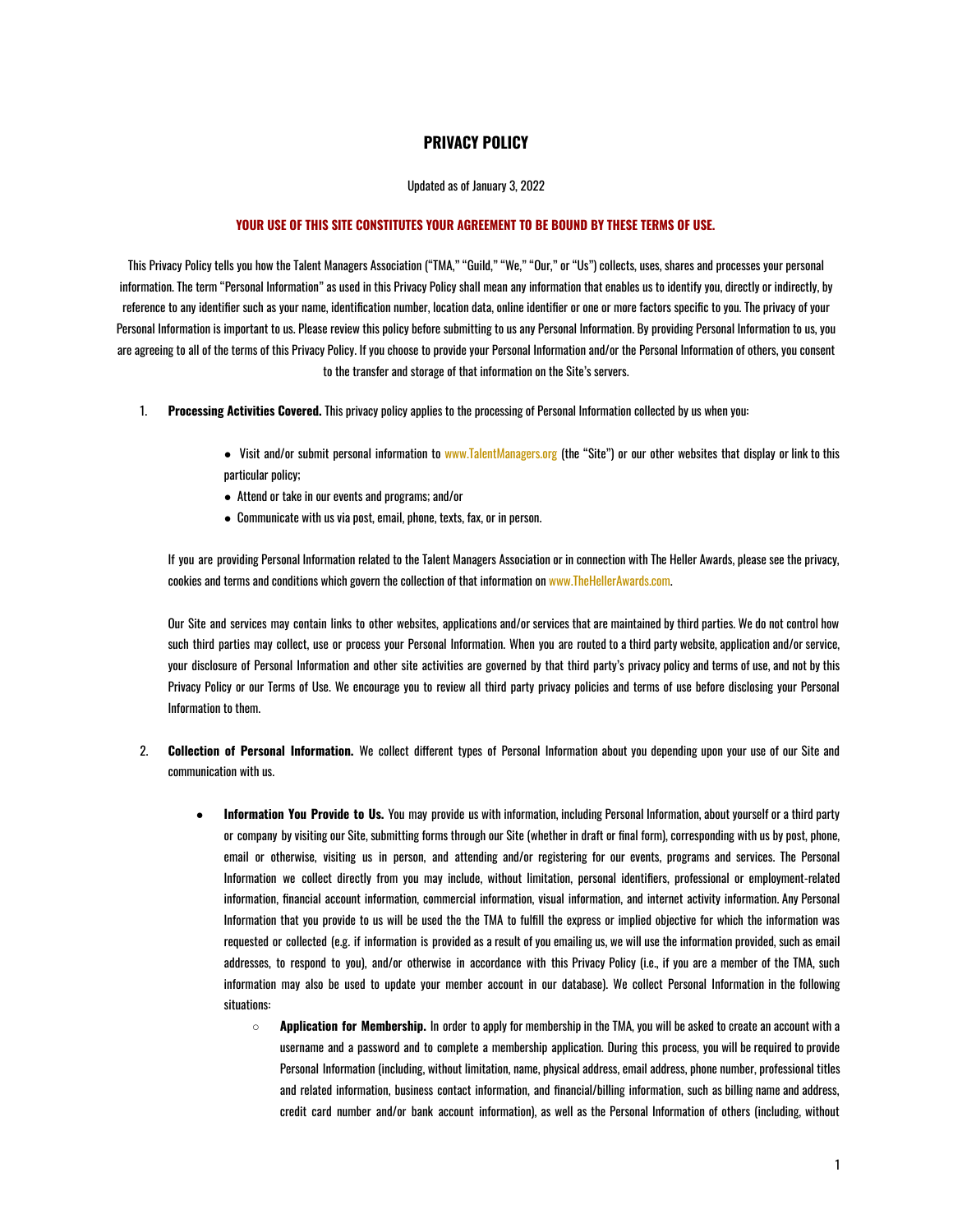limitation, name, title, phone, email) who will be contacted in order for us to determine whether you are qualified for membership in the TMA.

- **Member Account.** If your membership application is approved, you will be invited to complete your member profile. You have choices about the Personal Information that you choose to include in your account, such as, without limitation, your work experience, media of enterprise, particular skills, photo, and links to your professional and social media sites. You don't have to provide Personal Information on your account; however, such Personal Information may help you get more out of your membership, including by allowing other members and staff to connect you to networking and business opportunities. You may be asked to provide certain sensitive personal information (including, without limitation, gener, race, ethnicity, sexual orientation, birthdate, age) and to respond to questions about your interest in various Guild programs and events.
- **Event and Programming Registration and Attendance.** In order to register, attend and/or reap the benefits of a Guild event or program, you will be required to create an account and provide your Personal Information and/or the Personal Information of others, such as guests, sponsors or references, as applicable. The Personal Information that you provide may include, without limitation, name, address, phone number, email address, financial/billing information, and/or professional information.
- **Sponsorships, donations, Merchandise Purchases.** If you submit a donation to the Guild, sponsor one of our events or purchase merchandise from us, we may collect Personal Information, such as, without limitation, your name, address, phone number, email address, financial/billing information, professional information, and/or other assets pursuant to agreement.
- **Requesting Information and Downloading Content.** If you express an interest in joining our mailing list or otherwise obtaining additional information about the Guild or our events, programs and services, use our "Contact Us" or similar features, or download certain content, we may require that you provide to us Personal Information, such as, without limitation, your name, address, phone number, email address, and personal information.
- **Guild Communication Platforms.** If you register for a communication platform (i.e. Slack or Zoom) that is used by the TMA, we may ask you to provide your name and email address, or other Personal Information required to use these platforms. Please note, anyone using a communication platform set up by the TMA, such as Slack, may read any Personal Information you choose to submit and post so please carefully consider this before deciding to share or post.
- **Video Conferences and Phone Calls.** If you communicate with us via videoconference or by phone, we may, with your consent, record that videoconference or phone call. You may not record any TMA calls, videoconferences, webinars, or programs without express consent from the TMA.
- **Surveys and Feedback.** If you respond to our census, surveys, or otherwise voluntarily submit feedback to us, we collect the information, including Personal Information, that you provide and may act upon it to improve our services and/or share information with our third parties where permitted; and
- **Other Personal Information.** If you provide other Personal Information to us, we may use it for our legitimate business purposes in accordance with this Privacy Policy.

If you provide Personal Information relating to another person or company, you are responsible for obtaining any necessary consent from that person or company before providing the information to us. The TMA is not responsible for obtaining such consent.

● **Information we collect from Third Parties About You.** We may also collect Personal Information about you from other sources, including from publicly available information or from third parties who submit Personal Information about you. We may combine this information with Personal Information provided directly by you. This helps us to update, expand, and analyse our records; and create more tailored events and programs that may be of interest to you The Personal Information we collect from other sources may include, without limitation, personal identifiers, professional or employment-related information, commercial information, visual information, internet activity information, and/or inferences about preferences and behaviors. For example, a representative from your company or organization may provide your Personal Information on your behalf or provide us with your business contact information so that we may contact you about our events or programs.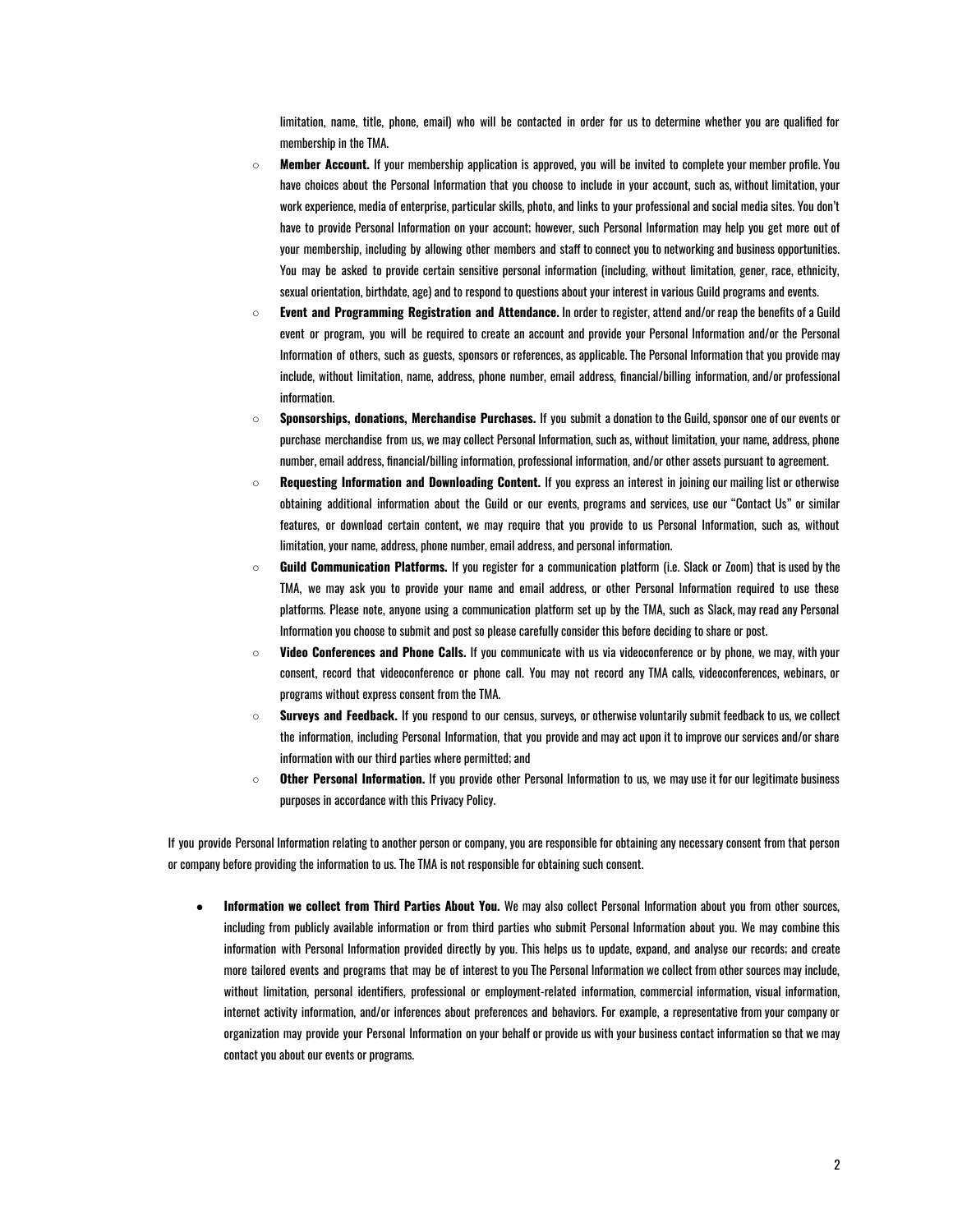- 3. **How We Use Personal Information.** We may process your Personal Information and the Personal Information of others for the following purposes in line with our contractual and/or legal obligations, and/or our legitimate business interests.
	- To review, process and administer membership applications, event registrations, program applications, and sponsorships, donations and/or merchandise purchases;
	- To collect fees pertaining to membership, events, programs, sponsorships, donations and/or merchandise purchases (your credit card and/or banking information will be temporarily stored on a server intended to be secure, and will be used solely to process your transaction; we will then retain your information to facilitate servicing you in the future);
	- To update and maintain the Personal Information in your member account;
	- To create aggregated, anonymized statistics regarding the composition of our membership in order to better serve our membership and respond to public inquiries;
	- If you are a member and have chosen to share your Personal Information on your profile, to connect you with other members via our membership

directory and to connect you with third parties requesting contact with members who match the Personal Information you have shared;

- To share with you advertisements, promotions, marketing and networking opportunities;
- To identify information about nonmembers who may or may not apply for membership;
- To monitor and protect the security of information, including Personal Information, as well as the Site, systems and network;
- To ensure that content from our Site is presented most effectively for you and your device and to display content based upon your use of the Site; and
- To conduct research and to understand general trends and patterns so we can develop and support existing events and programs and develop new programs and events for membership.
- 4. **Accessing, Reviewing and Changing Your Personal Information.** If you are a member, you can see, review and change most of your Personal Information by signing into your member account on the Site. Whether you are a member or nonmember, upon your request, we will update your Personal Information, close your account and remove the Personal Information, anonymize the Personal Information that you have provided to us, or provide you with a copy of the Personal Information that we have collected that is under our custody and control as soon as reasonably possible, and in compliance with our legal obligations. Specifically, we retain Personal Information from closed accounts to comply with the law, enforce our policies, prevent fraud, assist with investigations, and take other actions otherwise permitted by law. To reach us, please contact us at the Contact Information set forth below.
- 5. **Security.** We treat data as an asset that must be protected and employ tools (passwords, usernames, etc.) to protect your Personal Information from unauthorized access and disclosure. Nevertheless, we cannot promise, and you should not expect, that your Personal Information or private communications will always remain private. Third parties may unlawfully intercept or access transmission or private communications, and other users may abuse or misuse your Personal Information that they collect from the Site.

If you have created an account with us, please remember that your password is the key to your account. Use unique numbers, letters and special characters, and do not disclose your password to anyone. If you do share your password or your Personal Information with others, remember that you are responsible for all actions taken under the name of your account. If your password has been compromised for any reason, you should immediately notify us at Secretary@TalentManagers.org so that we can assist you.

Additionally, your username may be displayed and connected to your activity on the Site when you are logged in. If you access the Site from a shared computer or unprotected network (such as a public library or an internet cafe) certain information about you, such as your username, may also be visible to others who use the computer after you.

6. **Retention of Personal Information.** We will store your Personal Information, in a form that permits us to identify you, for no longer than is necessary for the purpose for which the Personal Information is processed, as set forth above. We also maintain your Personal Information as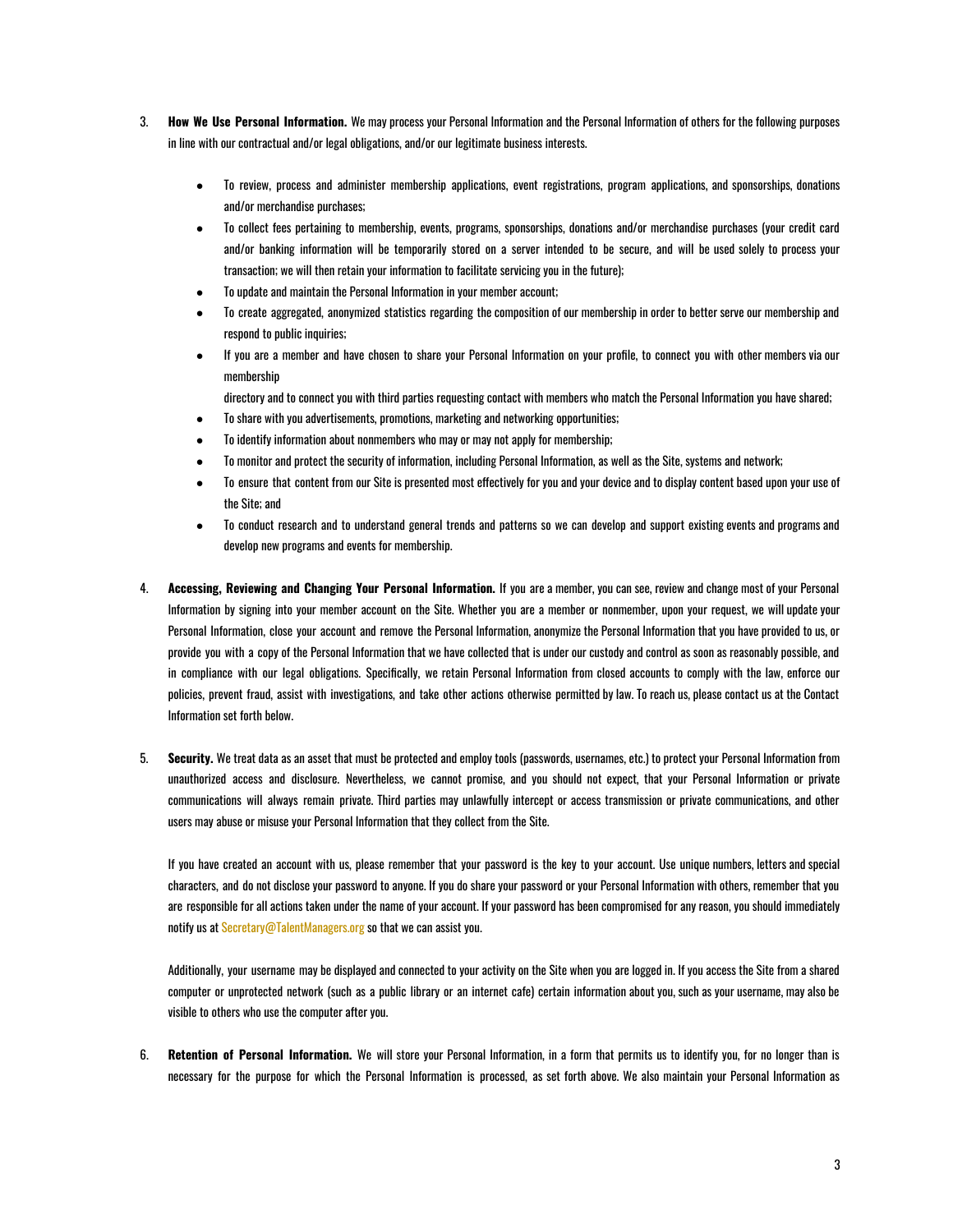necessary to comply with our legal obligations, resolve disputes, and enforce our agreements and rights, or if it is not technically and reasonably feasible to remove it. Otherwise, we will seek to delete the Personal Information that you provide within a reasonable timeframe upon request.

7. **Our Disclosure of Your Information.** We may share Personal Information with TMA Board Members, Ocers, and interns, as well as authorized TMA members in connection with the administration of TMA programs, events, and services. We may also share your information with third parties, such as: professional advisors, such as lawyers, accountants, auditors, bankers, and insurers for legal or other legitimate consultancy reasons; and other third-party vendors to help us operate the Site, process transactions, respond to your needs, and enhance our marketing. In managing these matters, the Site works with third-party analytics and marketing partners who use cookies and web beacons and other tracking technologies as set forth above. These partners include vendors such as Google, and others, whose technology is used to serve advertisements on our Site. Data regarding advertising performance, such as impressions and clicks, is collected in aggregate and not in a way that personally identifies any user. We and these partners use this data for several purposes, including to improve the design and content of the Site, inform us about which pages are most attractive to visitors, and track the success of our advertising.

We may disclose Personal Information that you provide to respond to legal requirements, enforce our policies, or protect anyone's rights, property or safety. Such information will be disclosed in accordance with applicable laws and regulations.

Without limiting the above, we will not disclose your Personal Information to law enforcement, or other third parties without a subpoena, court order or substantially similar legal procedure, unless we believe in good faith that the disclosure of Personal Information is necessary to prevent imminent physical harm or financial loss or to report suspected illegal activity.

- 8. **Marketing and Advertising.** We will not sell or rent Personal Information that you provide to us to third parties without your express consent but may use your Personal Information along with information we collect from other users to improve and personalize our services and content. We do use your Personal Information to share with you advertisements, promotions, marketing and networking opportunities, as third party event information. We include advertisements on our Site pages and in our newsletters sent to members. You can use an ad blocker on your device to prevent the display of advertisements on our Site. You can unsubscribe from receiving emailed advertisements by following the unsubscribe directions included in the email. If you have further questions about how to control or block advertising, please contact us at Secretary@TalentManagers.org.
- 9. **No Spam, Spyware or Spoofing.** This Site does not tolerate spam. You may not use the Site's communication tools to send spam or otherwise send content that would violate this Privacy Policy or any other policy. Please report Site-related spam or spoof emails to Secretary@TalentManagers.org.
- 10. **Children.** We do not knowingly collect or solicit Personal Information from anyone under the age of 18, or knowingly allow such persons to create an account. If you are under 18, please do not attempt to create an account on this Site or send any Personal Information about yourself to us. In the event that we learn that we have inadvertently collected Personal Information from someone under the age of 18 without verification of parental consent, we will delete that information as quickly as possible. If you believe that we might have any information from or about someone under 18, please contact us at Secretary@TalentManagers.org.
- 11. **International Transfers.** Your Personal Information may be accessed by us or transferred to our aliates, partners or service providers who are located worldwide. This may involve the transfer of Personal Information outside the European Economic Area (the "EEA") to countries that may not provide a level of protection of Personal Information that may be regarded as equivalent to that afforded under the European data protection legislation. Whether your Personal Information is transferred internationally, we will take appropriate steps to ensure its security and confidentiality in accordance with the general security measures that we have undertaken to protect Personal Information submitted to the Site.
- 12. **Your Californian Rights.** For residents of California only: Section 1798.83 of the California Civil Code requires select businesses to disclose policies relating to the sharing of certain categories of your Personal Information with third parties. If you reside in California and have provided your Personal Information to us, you may request information about our disclosures of certain categories of Personal Information to third parties for direct marketing purposes. Such requests must be submitted to us using the contact details listed below.